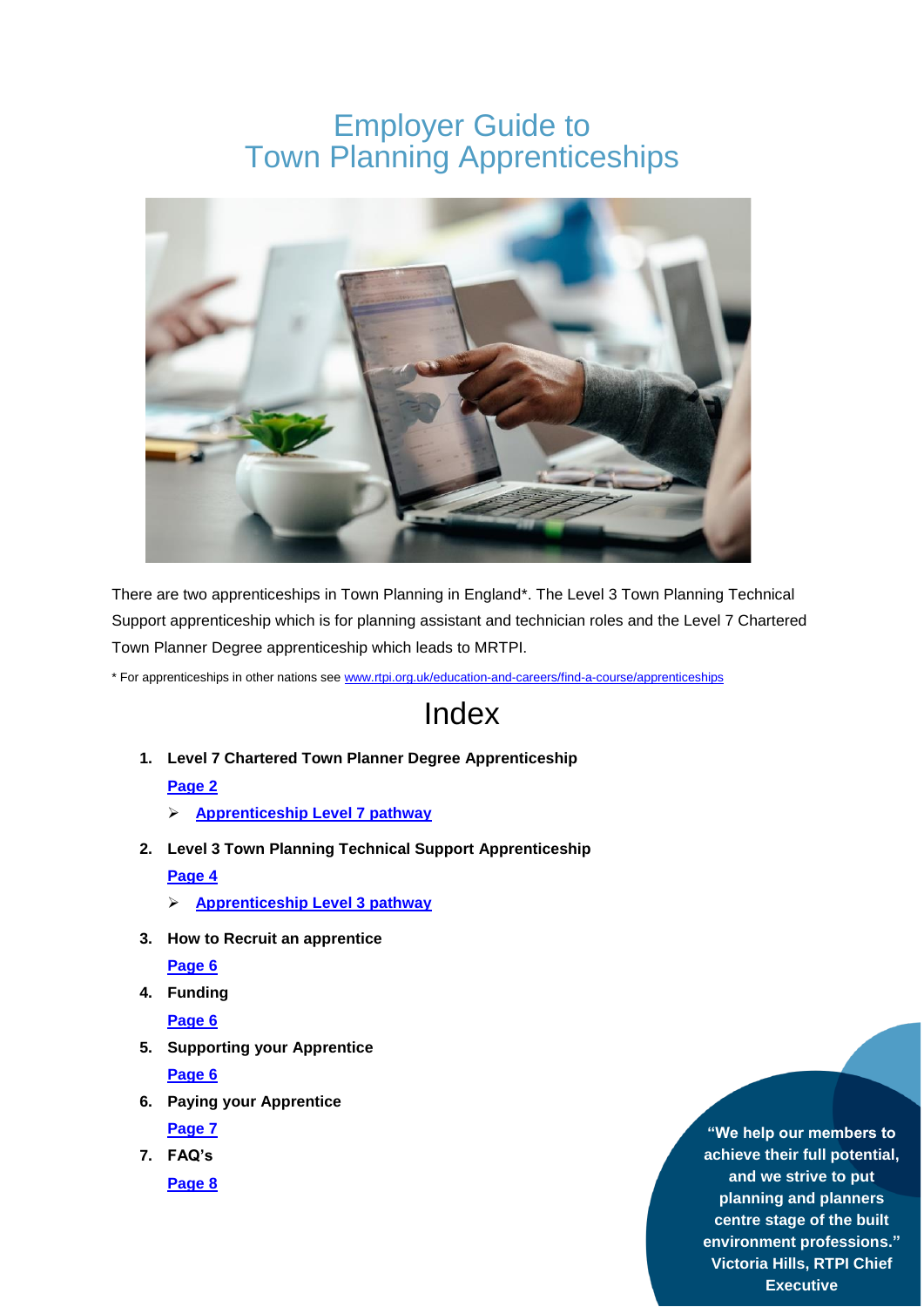# <span id="page-1-0"></span>**Level 7 Chartered Town Planner Degree Apprenticeship**

# **Why choose the Chartered Town Planner apprenticeship?**

- An opportunity to transform your business.
- Bring fresh talent into your organisation and grow your own planners.
- An opportunity to develop your existing staff.
- Combines an RTPI qualification with the RTPI Assessment of Professional Competence leading to Chartered Town Planner status.
- Broadens access to and increases diversity in the profession.
- Uses apprenticeship levy to co-fund professional training.

## **Choosing a provider**

Training for the Chartered Town Planner apprenticeship must take place at an RTPI accredited university.

- **Birmingham**\* [University of Birmingham](https://www.birmingham.ac.uk/partners/degree-apprenticeships/Degree-Apprenticeships.aspx) (Entry point 2)\*\*
- **Brighton**\* University of Brighton (Entry point 2)<sup>\*\*</sup>
- **Bristol** University of the West of England (Entry point 1 and 2)<sup>\*\*</sup>
- **Chelmsford**  Anglia Ruskin University (Entry point 2)\*\*
- **Leeds** Leeds Beckett University (Entry point 2)\*\*
- **London** London South Bank University (Entry point 1 and 2)\*\*
- **London** London University College London (Entry point 2)\*\*
- London University of Westminster (Entry point 2)<sup>\*\*</sup>
- **Plymouth** University of Plymouth (Entry point 2)<sup>\*\*</sup>
- **Sheffield** Sheffield Hallam University (Entry point 1 and 2)<sup>\*\*</sup>

\* Currently both Birmingham and Brighton are only available to levy paying employers

\*\* See [pathway diagram](#page-2-0) for explanation on entry points

*Contact details for these training providers are listed on the [RTPI website](https://www.rtpi.org.uk/education-and-careers/find-a-course/apprenticeships/chartered-town-planner-degree-apprenticeship/)* Contact the university to agree the training provision for your apprentice.

> **The Chartered Town Planner RTPI apprenticeship scheme to support your recruitment needs and bring new talent into the profession.**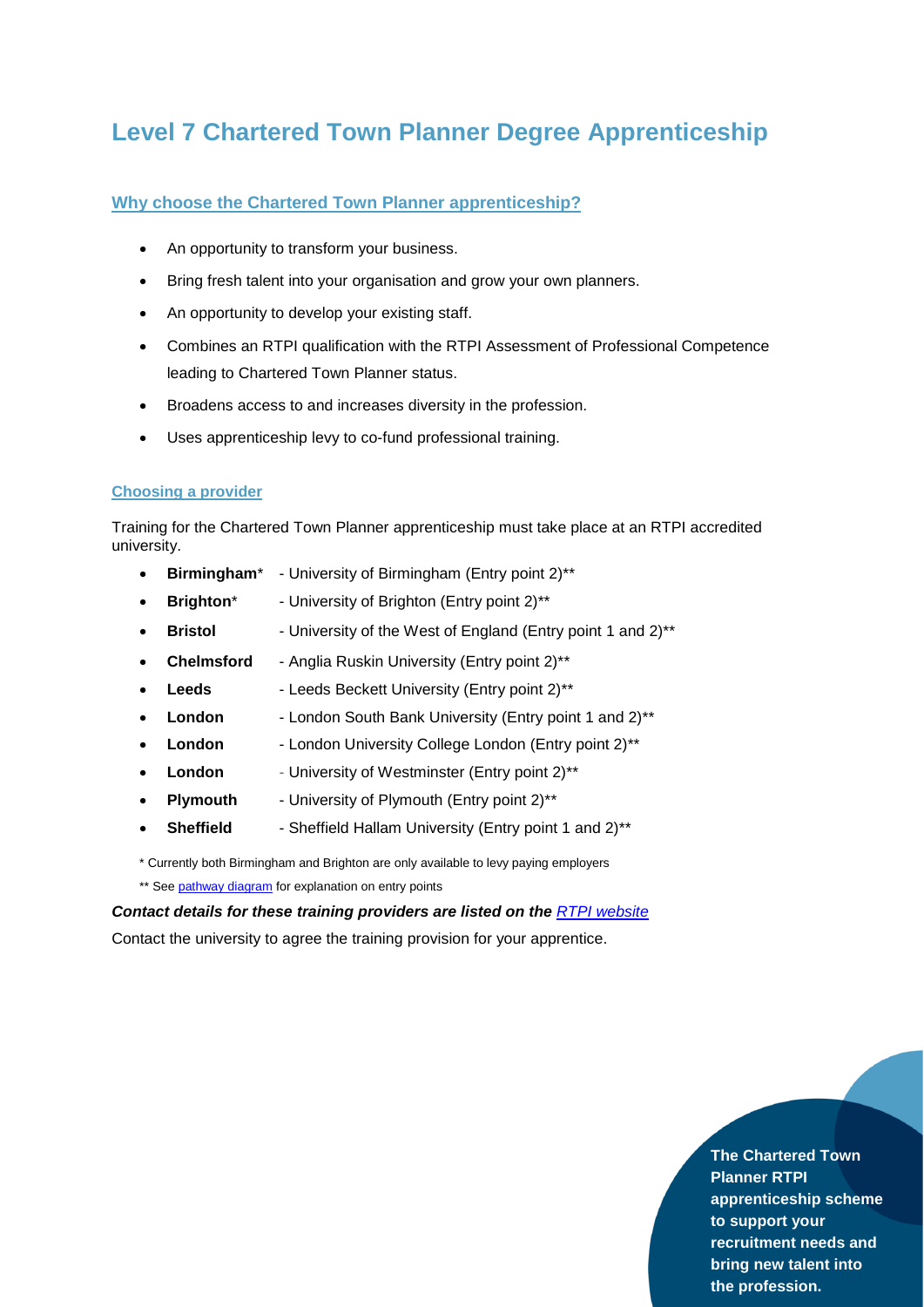



# <span id="page-2-0"></span>**Apprenticeship Level 7 pathway**

The Chartered Town Planner apprenticeship has two entry points depending on previous qualifications/experience. It can take between 3 or 6 years including training and End Point Assessment.



**78% of employers that hired an apprentice reported improved productivity**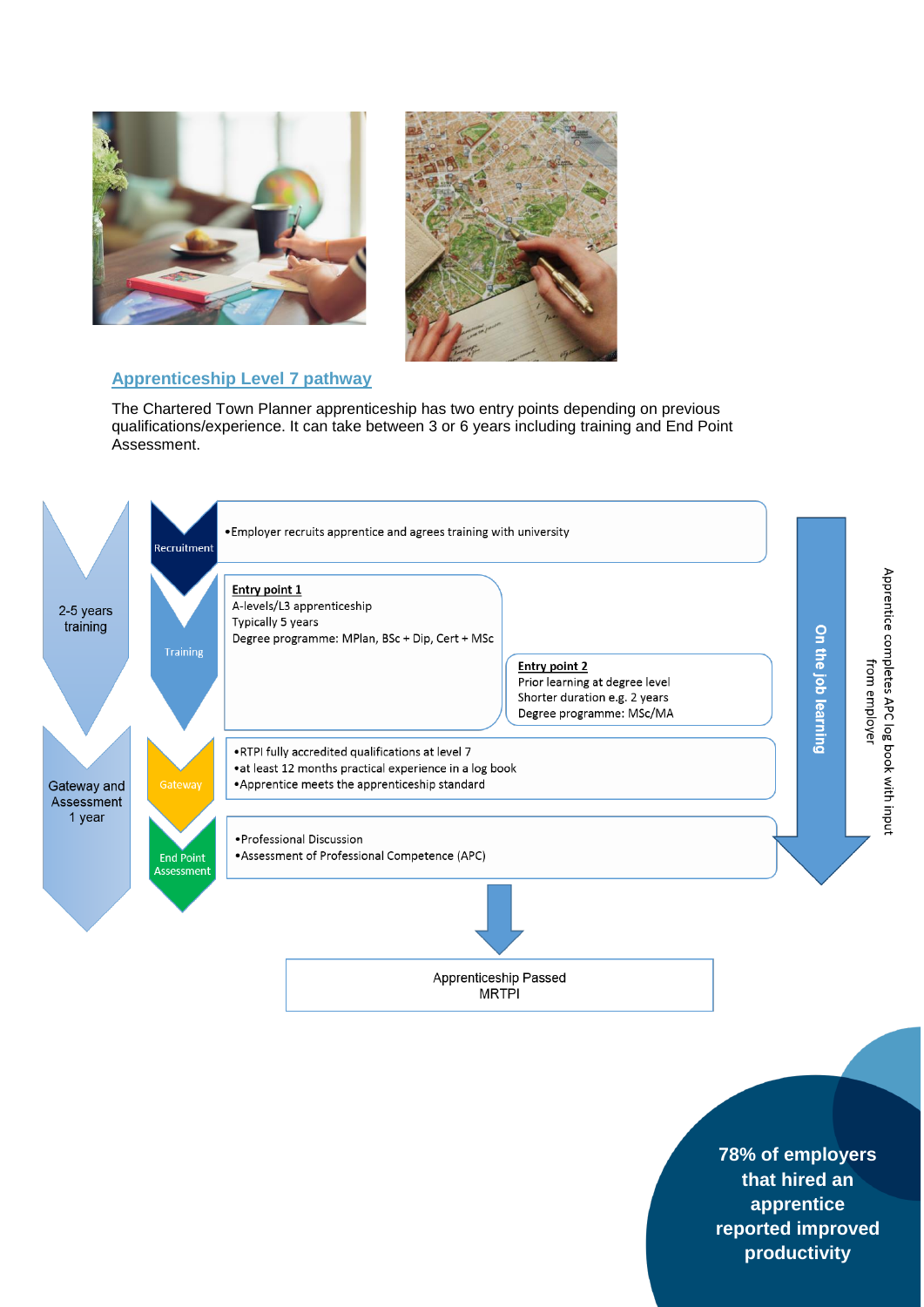# <span id="page-3-0"></span>**Level 3 Town Planning Technical Support Apprenticeship**

# **Why choose the Town Planning Technical Support apprenticeship?**

- An opportunity to transform your business.
- Bring fresh talent into your organisation and grow your own planners.
- Broadens access to and increases diversity in the profession.
- Uses apprenticeship levy to co-fund professional training.

# **Availability**

> The apprenticeship is closed as of July 2020. RTPI are currently working with a Trailblazer group to establish a new Town Planning Assistant apprenticeship which is in development.



<span id="page-3-1"></span>

**75% of apprentices who had never worked before completing their apprenticeship had moved into and remained in paid work**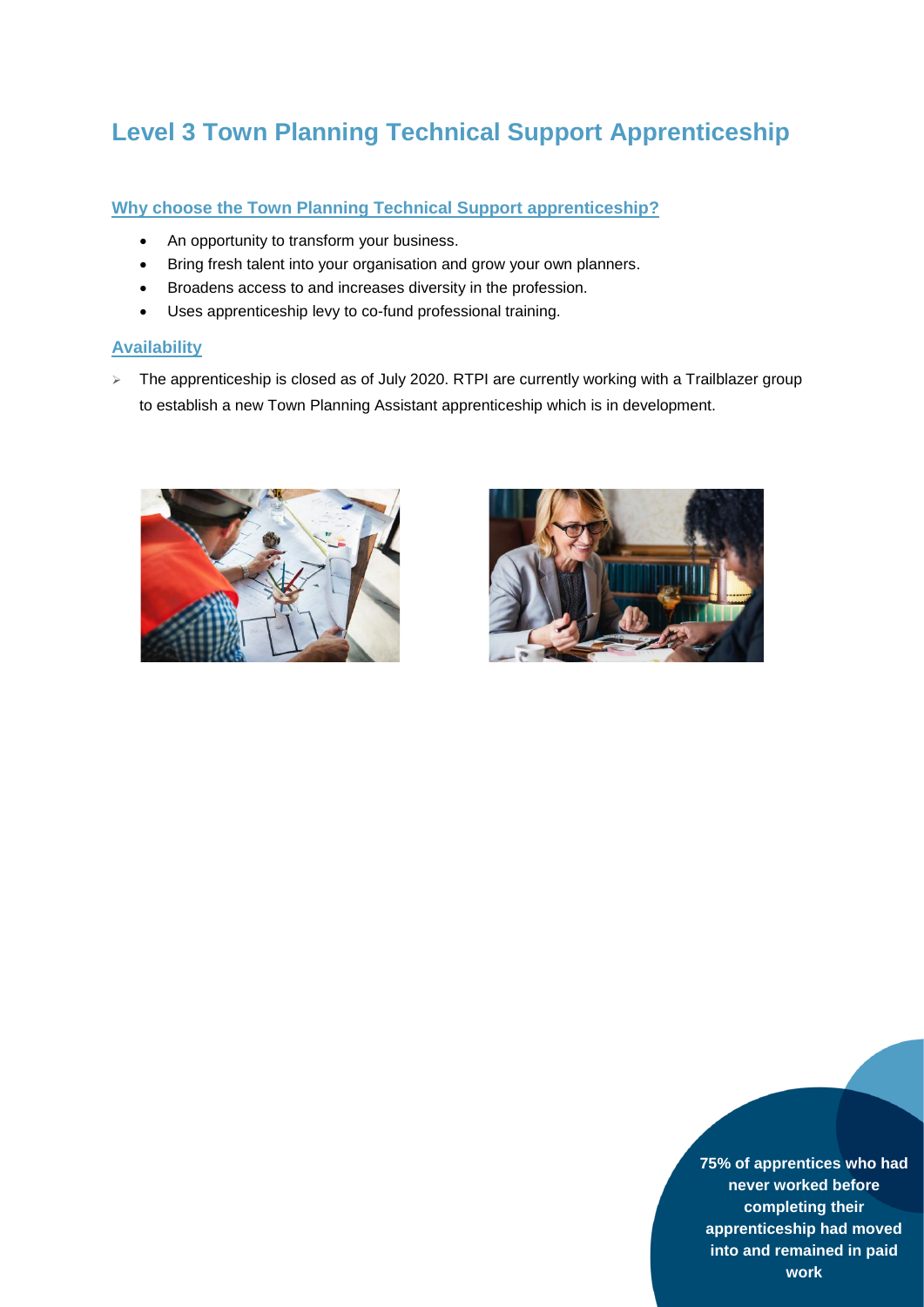

# <span id="page-4-0"></span>**How to recruit**

- 1. For the level 7 Chartered Town Planner Degree apprenticeship: Accredited universities may also be an effective way to recruit an apprentice from a related subject, as they will have current students looking to work within the profession. Universities offering the apprenticeship are listed on [our website](https://www.rtpi.org.uk/education-and-careers/find-a-course/apprenticeships/chartered-town-planner-degree-apprenticeship/)
- 2. *The Planner jobs board* also offers an opportunity to advertise for an apprentice: <https://jobs.theplanner.co.uk/>
- 3. Further information on getting an apprentice is available on the government website <https://www.gov.uk/guidance/employing-an-apprentice-technical-guide-for-employers>
- 4. You can advertise your role(s) using the official UK government website: [https://www.findapprenticeship.service.gov.uk](https://www.findapprenticeship.service.gov.uk/) or <https://www.apprenticeships.gov.uk/>
- 5. When hiring an apprentice, you can choose the appropriate job title for your business, for example: *"Assistant Planner"* or *"Planning Apprentice"* but the employment contract must include the official title of the apprenticeship within it (Chartered Town Planning Apprenticeship)

# <span id="page-4-1"></span>**Funding**

Employers can use government funding to pay towards the training of their apprentices. Funding for the apprenticeship qualification is covered by the apprenticeship levy, a fund that is administered via a *[digital account](https://accounts.manage-apprenticeships.service.gov.uk/service/index)* and subject to National Insurance Contributions.

*Further information on your [digital account can be found here](https://www.gov.uk/guidance/manage-apprenticeship-funds#before-setting-up-your-apprenticeship-service-account)*.

Large employers: If your organisation has an annual pay bill of more than £3 million, then there is no obligatory contribution, although you would agree final costs with your chosen provider. SME employers: The government will contribute 95% of total costs, with you covering the remaining 5% of costs.

As of January 2020, ESFA is expanding access to the apprenticeship service to employers who are not one of the existing 22,000 levy-payers using the service already. Allowing smaller employers to have a choice around how they access apprenticeship-funding, employers will initially be [able to](https://www.apprenticeships.gov.uk/employer/how-much-is-it-going-to-cost)  [reserve funding](https://www.apprenticeships.gov.uk/employer/how-much-is-it-going-to-cost) for up to three apprenticeships

*Further information on the apprenticeship levy may be found [here](https://www.gov.uk/guidance/pay-apprenticeship-levy#when-you-need-to-pay-it)*.

## *From 1st August 2020 until 31st January 2021, £2,000 will be payable for new apprentices aged 16 to 24-years-old and £1,500 for those aged 25 years-old and older.*

# <span id="page-4-2"></span>**Supporting your apprentice**

As an apprentice employer, you will need to support your apprentices to develop and apply the knowledge, skills and behaviours for apprenticeships by providing appropriate work-based learning and opportunities as required, including:

- 1. Be a role model and mentor for a person who is beginning their first steps towards working within the planning sector or towards becoming a Chartered Town Planner.
- 2. Commit to the apprentice having a minimum of 20% of their time for training/learning. Typically this will mean, 1 day a week (normal Monday to Friday schedule) the apprentice must be at his/her place of study to undertake their training/learning but there may also be periods of block learning or work-based learning provided by the college on site or in the workplace.
- 3. Support your apprentice to complete their coursework and project tasks and ensure that they are able to ask questions related to their training. In the case of the Level 7 Chartered Town Planner Degree apprenticeship, support your apprentice to complete a reflective journal of experience and provide them with projects, which will form their case studies for their Assessment of Professional Competence.
- 4. Commit to employing the apprentice through their qualification and in the case of the Level 7 Chartered Town Planner Degree apprenticeship, through their qualification and [the End Point](https://www.rtpi.org.uk/da-epa-resources)  [Assessment.](https://www.rtpi.org.uk/da-epa-resources)

Your apprentice is eligible for a [free RTPI student membership](https://www.rtpi.org.uk/membership/membership-classes/student/) allowing access to services provided by the RTPI.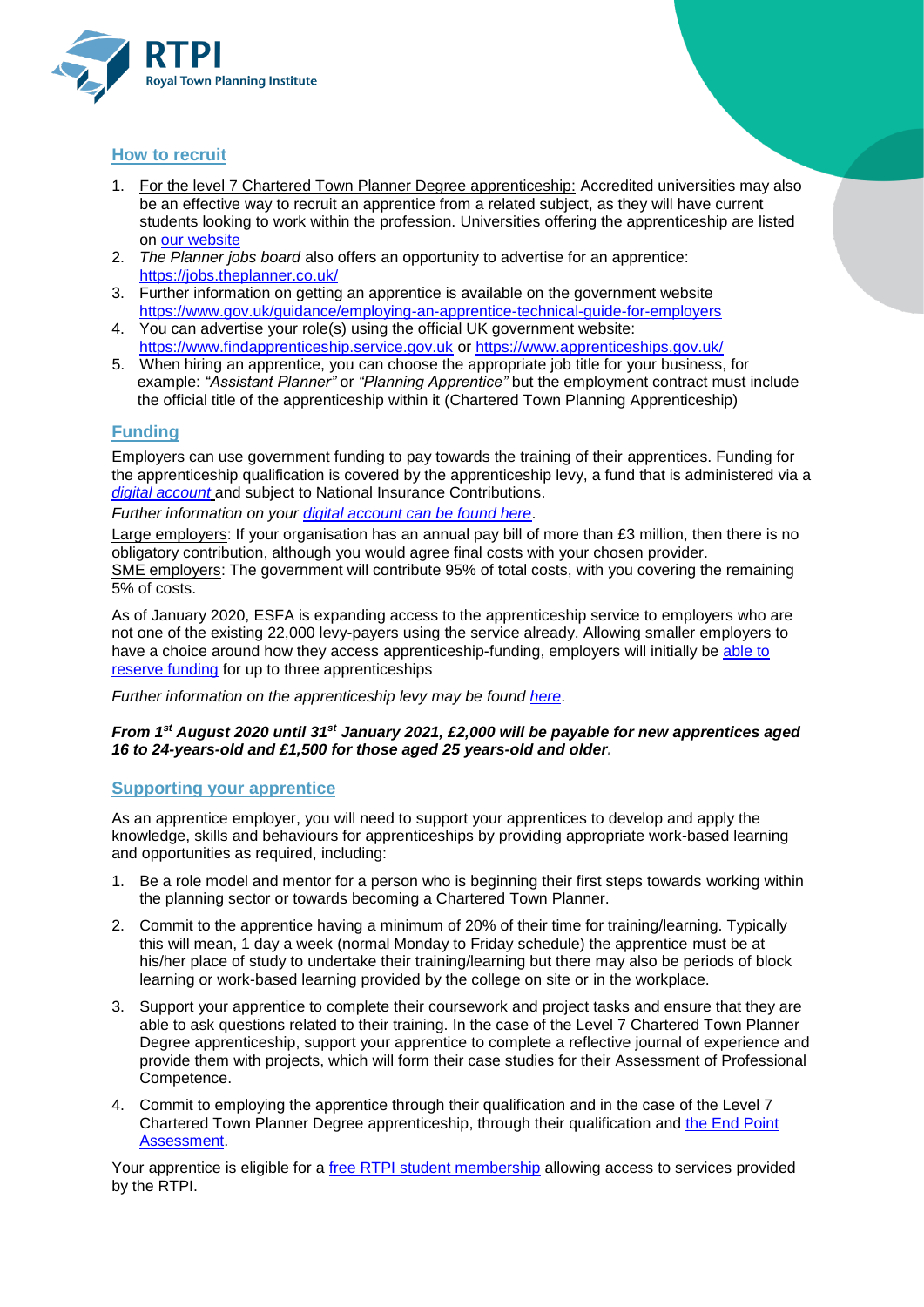<span id="page-5-0"></span>Resources for the Chartered Town Planner application are at [www.rtpi.org.uk/da-epa-resources](http://www.rtpi.org.uk/da-epa-resources) **Paying your apprentice**

An apprentice is a paid employee and entitled to the same benefits as everyone else in the workplace. These include:

- Tax Credits
- Sick pay entitlement
- Annual leave
- Statutory maternity/paternity pay and maternity/paternity leave

An apprentice is however tied to an apprenticeship contract, which will last for the duration of their apprenticeship, including the End Point Assessment period. It is covered by a Parliamentary Act [\(2012\)](http://www.legislation.gov.uk/uksi/2012/844/made) and need only abide by [section 1 of the Employment Rights Act \(1996\).](http://www.legislation.gov.uk/ukpga/1996/18/section/1) A [template agreement](https://www.gov.uk/government/publications/apprenticeship-agreement-template)  [is available from UK Government](https://www.gov.uk/government/publications/apprenticeship-agreement-template) although your provider will ensure one is in place when registering.



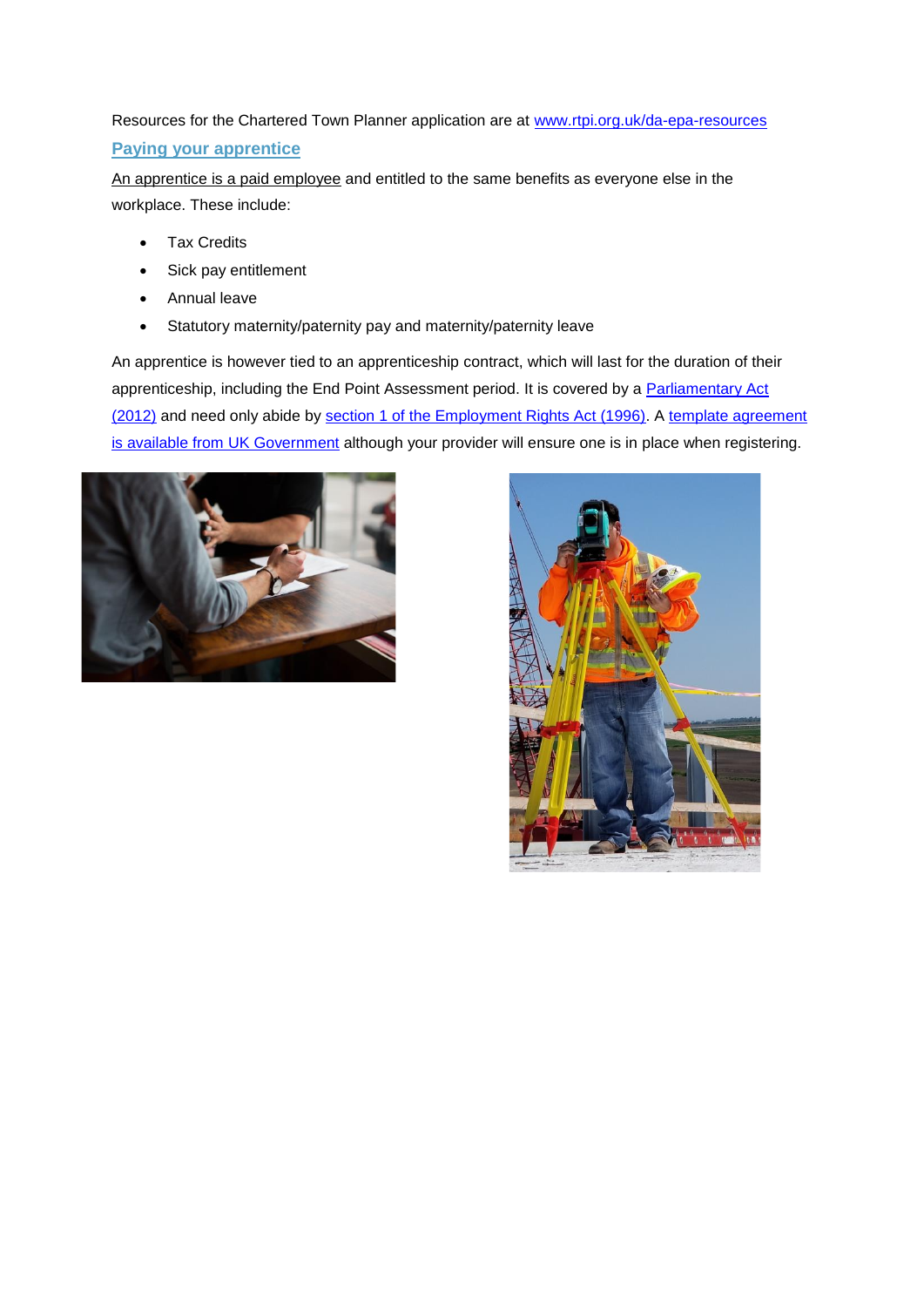

# <span id="page-6-0"></span>**FAQ**

## *How long does the apprenticeship take?*

The Town Planning Technical Support apprenticeship will take 18 to 24 months to complete. The Chartered Town Planner apprenticeship will take between 3 to 6 years to complete, depending on the level of study previously completed

## *Who can qualify for an apprenticeship?*

The Chartered Town Planner Degree apprenticeship is open to anyone who is looking to become a Chartered Town Planner but the minimum requirement is a level 3 qualification (e.g. A-Levels). Further requirements may apply, ask your provider for further details.

#### *Are there any set requirements for the apprentice to comply with?*

For the Chartered Town Planner apprenticeship, the apprentice must work at a level equivalent to the qualification, complete an RTPI accredited qualification and keep a reflective journal of experience. You must provide work for case studies/projects and ensure that the apprentice dedicates 20% of their time to learning. This will usually involve attending a place of study one day a week.

#### *Can an apprenticeship be accessed solely at Gateway or Assessment stage?*

In order to complete an apprenticeship, training must be taken. Although this could differ based on the apprentice's needs, the apprentice needs to be competent in their job and ready and able to prove it, so they must always start the apprenticeship prior to Gateway or Assessment stage.

#### *What support do I need to offer to my apprentice?*

The essential level of support is on-the-job training and completion of course assignments, which forms a key part of the apprenticeship. Working with colleagues and providing a mentor, will also allow the apprenticeship to develop successfully. You will also have to provide some time off when the apprentice needs to complete qualification tasks or attend the provider's setting.

## *What is an apprenticeship account?*

The Digital Apprenticeship Service (DAS) is designed to help employers access new apprenticeship standards, training providers and funding for apprenticeships through an online service account. Find more information [here.](http://www2.port.ac.uk/media/business-services/degree-apprenticeships/guide-apprenticeship-service-levy-payers.pdf)

*"Many employers or planners have expressed a strong interest in alternative, workplace routes to becoming town planners… The apprenticeship will ensure that graduates gain the practical skills and academic training to succeed in the workplace."*

**Andrew Close, RTPI Head of Careers, Education & Professional Development**

**80% of companies who invest in apprentices find their employees stay with them longer.**